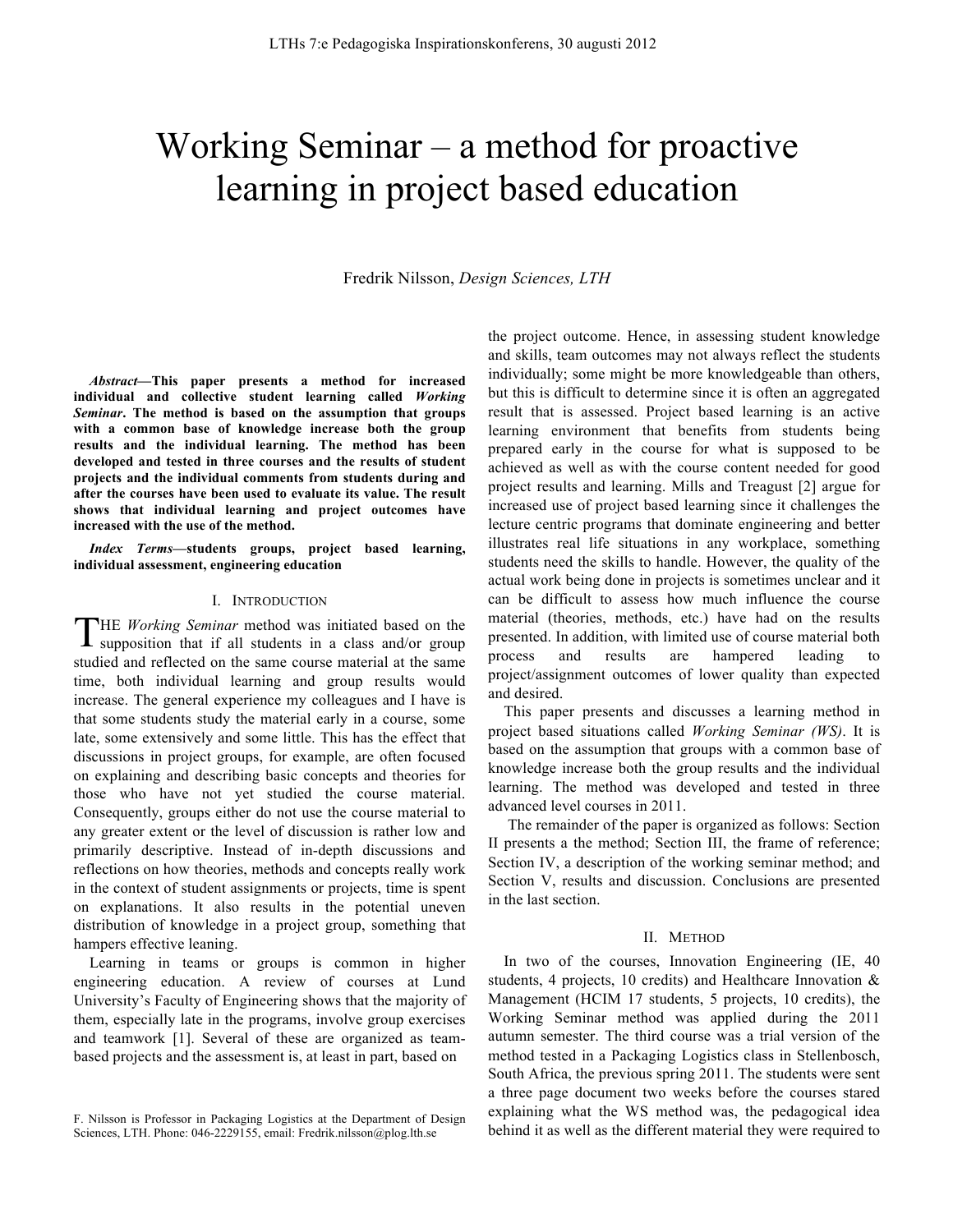study and reflect on in each WS.

The method was evaluated by: 1) observations during the semester, 2) the course evaluations by students, and 3) a content analysis comparison of project reports from the IE an HCIM courses with previous reports from past non-WS courses held in 2010.

# III. FRAME OF REFERENCE

Student preparation for assignments in a course is regarded by most as a critical component for learning and a challenge for educators [3]. If the preparation involves both individual studies and collective activities (i.e. peer learning activities), the potential for greater knowledge and skills is prevalent [4,5]. Peer learning communities are something Tosey and Gregory [4] examine and set five criteria for such communities to maximize learning: a) personal development, b) community interaction, c) facilitation, d) interdependency, and e) boundary management. Peer feedback is addressed by Boud et al. [5]. They define it as: "The use of teaching and learning strategies in which students learn with and from each other without the immediate intervention of a teacher" [5, p. 413]. Papinczak et al. [6] studied the use of peer assessment in PBL situations and highlight a number of benefits. But they also see a risk in the cooperative focus as something that in practice can instead become a competitive issue among students and student groups.

Project based learning focuses on active learning through experiences [7]. This kind of learning can be seen as a student driven investigation of a complex question or problem that culminates in a final outcome reflecting the results and process [8]. Consequently, the students develop deeper levels of understanding, problem solving, and communication skills essential in academia and industry [9].

#### IV. THE WORKING SEMINAR METHOD

The purpose of the method is to support proactive studies of course material, increase collective learning among the students and teachers, and advance knowledge into experience and competence in project based learning. The method relies on a systematic advancement of learning through reflection, application and dialogue in four major stages. The aim is to provide the students, individually and collectively, with increased knowledge and insight of the course material and its application in the project setting.

A Working Seminar consists of four sequential stages (see Figure 1). The sequence is important in the advancement of learning as the knowledge and insights are collectively advanced if each individual is prepared. During the process, feedback loops are created as the interpretations of others can be discussed and new insights gained for the individuals and the group in their application of the new knowledge. The role of the teacher/s is to set the boundaries and help facilitate the discussions and in the third step, be part of the actual discussions reflecting on critical issues that the students put forward.



Figure 1.The four stages of the Working Seminar method.

#### *A. Stage 1 – Individual studies and reflections*

The first stage of a WS is focused on individual studies of provided material. This step can be done directly after the WS theme has been announced and the material specified and made available for the students. They are required to submit/upload an individual written report on the material studied before stage 2 begins. The report consists of two parts, a short summary of the material studied (maximum one page), and a reflection and discussion on how the material (i.e. essential aspects, theories, models, ideas) can be used in the projects they are participating in (one to two pages). A critical aspect for this stage to be successful is the selection of study material. In the courses in which I have applied WS, the material has been research articles, book chapters and video/podcasts. Most WSs have involved material that is contradictory or that is based on conflicting and/or challenging assumptions or standpoints. This is done for the student to get different perspectives on similar issues and (hopefully) reflect more on the similarities and differences as well as the value for the project in which the student is involved.

# *B. Stage 2 – Group discussion*

In the second stage, the students team up in small groups (3- 4 students per group recommended) and discuss the material. The purpose is to learn the material better by discussing each other's understanding of the different methods, theories, etc., presented as well as to discuss what and how it can be applied in the projects. This stage involves no teachers; instead the students are given full flexibility to initiate the discussion and choose when, where and how. They are also free to set up the discussion groups on the condition that everyone can participate in a group. However, as stated in stage 1, each student has to submit an individual report before the group discussion takes place.

Meeting notes from the discussions are to be submitted/uploaded no later than one day before stage 3 (class seminar). If this is not done, a much more extensive report on the WS theme has to be submitted within a week in order to pass the course.

The meeting notes are preferably written (however, a movie or other creative ways to communicate the discussions is encouraged). The meeting notes should reflect the key insights that the students gained from discussing the material, as well as questions and/or difficulties they have in understanding them or in their application to their projects.

# *C. Stage 3 – Class seminar*

The third stage is a seminar with the whole class to discuss